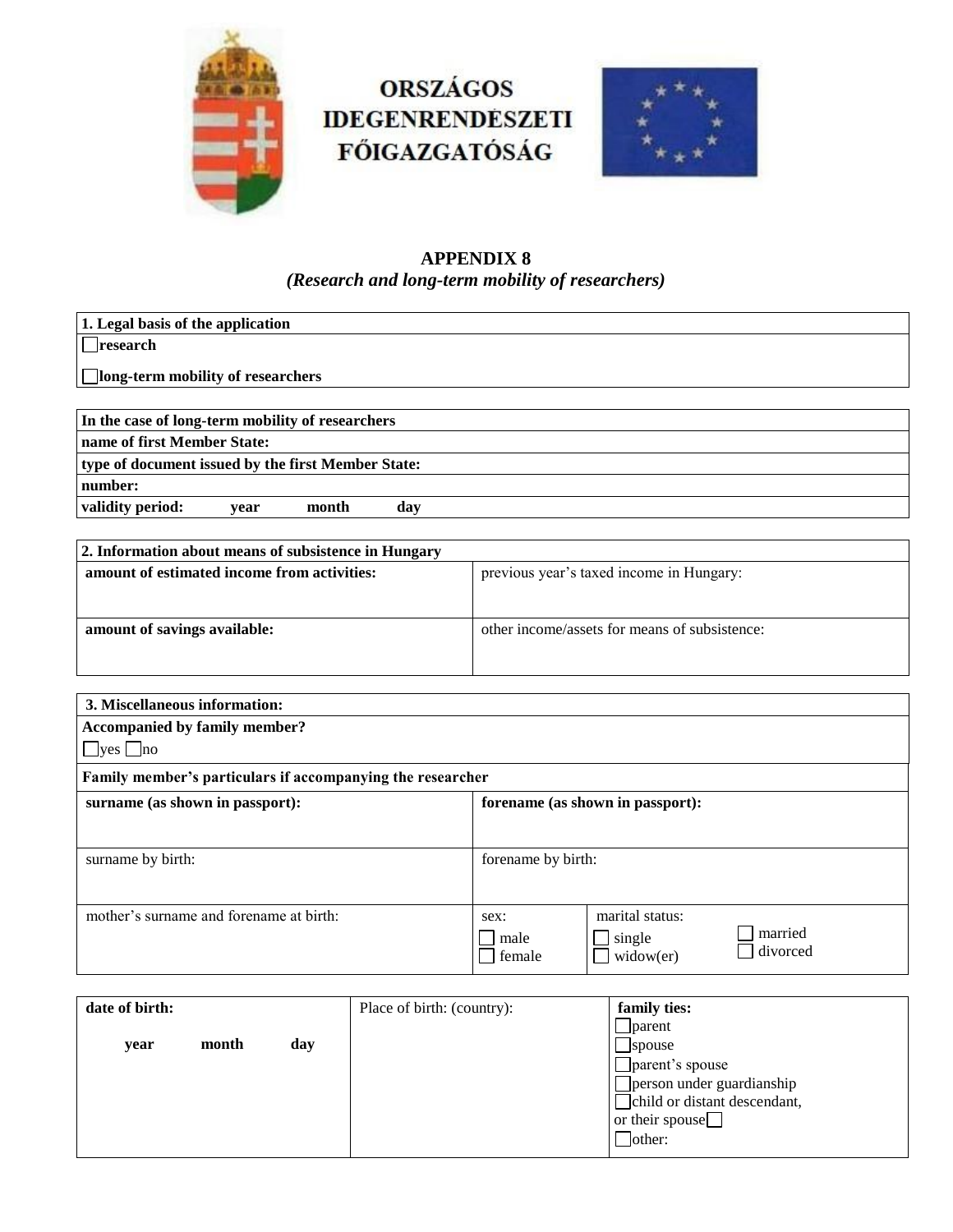## **Information required for single permit**

| 4. Particulars of Hungarian research organisation (employer)                                                              |                                                                                                                                                                            |                                                                                                                                 |                                                                                       |                                                                                                                                                                              |                               |  |
|---------------------------------------------------------------------------------------------------------------------------|----------------------------------------------------------------------------------------------------------------------------------------------------------------------------|---------------------------------------------------------------------------------------------------------------------------------|---------------------------------------------------------------------------------------|------------------------------------------------------------------------------------------------------------------------------------------------------------------------------|-------------------------------|--|
| name:                                                                                                                     |                                                                                                                                                                            |                                                                                                                                 |                                                                                       |                                                                                                                                                                              |                               |  |
| registered address:                                                                                                       |                                                                                                                                                                            |                                                                                                                                 |                                                                                       |                                                                                                                                                                              |                               |  |
| postal code:                                                                                                              | locality:                                                                                                                                                                  |                                                                                                                                 |                                                                                       | name of public place:                                                                                                                                                        |                               |  |
| type of public place:                                                                                                     | building number: building:                                                                                                                                                 |                                                                                                                                 | block:                                                                                | floor:                                                                                                                                                                       | door:                         |  |
| scope of activities:                                                                                                      |                                                                                                                                                                            | institution accreditation<br>registry number:                                                                                   |                                                                                       | validity<br>year<br>day                                                                                                                                                      | month                         |  |
| 5. Qualification required for the position:                                                                               | primary school<br>college                                                                                                                                                  | 6. Educational attainment:<br>vocational school $\Box$ high school<br>institution of technology<br>no primary school graduation | specialised school<br>vocational secondary education institution<br>$\Box$ university | to Hungary:                                                                                                                                                                  | 7. Employment before arriving |  |
| 8. Place(s) of work:<br>Is there only one place of work?<br>$\Box$ yes $\Box$ no<br>If yes:<br>(postal code)<br>(address) | Is work to be performed within the territory of<br>more than one counties?<br>$\Box$ yes $\Box$ no<br>If yes, place of commencement of work:<br>(postal code)<br>(address) |                                                                                                                                 |                                                                                       | Are you going to work at<br>the employer's various<br>business establishments<br>which are located in the<br>territory of more than one<br>counties?<br>$\Box$ yes $\Box$ no |                               |  |
| 9. Date of agreement with the research organisation:<br>month<br>day<br>vear                                              |                                                                                                                                                                            |                                                                                                                                 | 10. Position (FEOR number):                                                           |                                                                                                                                                                              |                               |  |

| 11. Skills and qualifications for the job:                                                                                                                    |  |  |  |  |
|---------------------------------------------------------------------------------------------------------------------------------------------------------------|--|--|--|--|
| Length of practical experience for the job to be performed:                                                                                                   |  |  |  |  |
| Special skills and qualifications for the job to be performed:                                                                                                |  |  |  |  |
| <b>Knowledge of languages</b>                                                                                                                                 |  |  |  |  |
| Native language:<br>Other language(s) spoken:<br>Do you speak Hungarian? $\Box$ yes $\Box$ no<br>Have you ever worked in Hungary before? $\Box$ yes $\Box$ no |  |  |  |  |
| If yes, validity period of previous work permit:                                                                                                              |  |  |  |  |
| Previous Hungarian employer:                                                                                                                                  |  |  |  |  |
| Name:                                                                                                                                                         |  |  |  |  |
| Address:                                                                                                                                                      |  |  |  |  |
|                                                                                                                                                               |  |  |  |  |
|                                                                                                                                                               |  |  |  |  |
|                                                                                                                                                               |  |  |  |  |
|                                                                                                                                                               |  |  |  |  |
|                                                                                                                                                               |  |  |  |  |
|                                                                                                                                                               |  |  |  |  |
|                                                                                                                                                               |  |  |  |  |